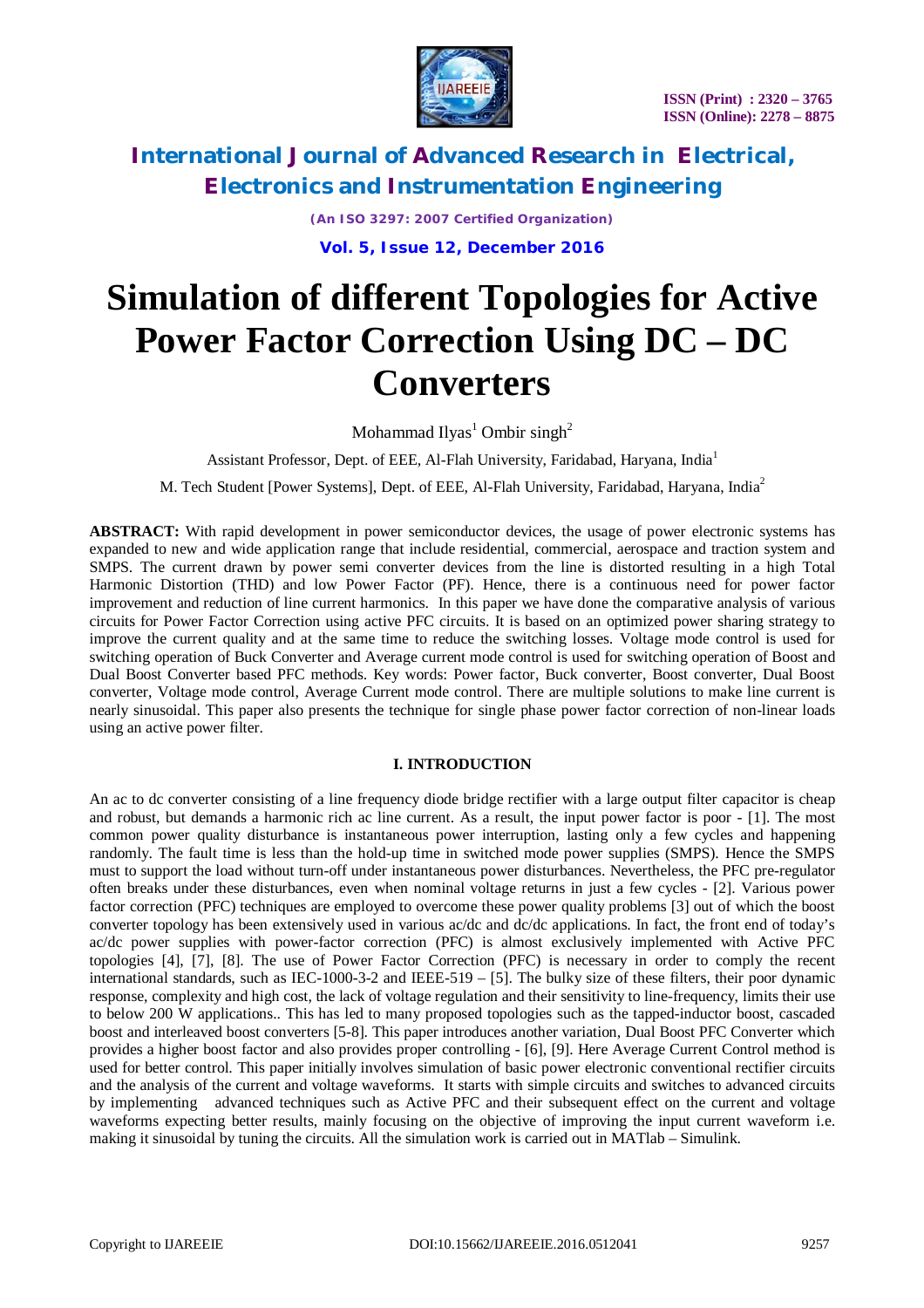

*(An ISO 3297: 2007 Certified Organization)*

#### **Vol. 5, Issue 12, December 2016**

### **II. POWER FACTOR WITH LOADS**

Power factor is defined as the cosine of the angle between voltage and current in an ac circuit. If the circuit is inductive, the current lags behind the voltage and power factor is referred to as lagging. However, in a capacitive circuit, current leads the voltage and the power factor is said to be leading.



Fig1: Power Triangle

Power Factor = Active Power /Apparent Power

#### **1 .Linear Systems**

In a linear system, the load draws purely sinusoidal current and voltage; hence the power factor is determined only by the phase difference between voltage and current.

#### **2. Nonlinear Systems**

In non linear systems like power electronic systems, due to the non-linear behavior of the active switching of power devices, the phase angle representation alone is not valid. A non linear load draws typical distorted line current from the line. For sinusoidal voltage and non- sinusoidal current the PF can be expressed as

$$
PF = \frac{V \text{ rms 11rms}}{V \text{rms} \text{lrms}} \cos\theta
$$

$$
PF = \frac{11 \text{rms}}{\text{lrms}} \cos\theta
$$

$$
PF = Kp \cos\theta
$$

$$
Kp = \frac{11 \text{rms}}{\text{lrms}} \cos\theta, \leftarrow [0,1]
$$

Where, cosΦ is the displacement factor of the voltage and current. Kp is the purity factor or the distortion factor. Another important parameter that measures the percentage of distortion is known as the current total harmonic distortion (THDi) which is defined as follows:

$$
Kp = \frac{1}{b^2 - 4acx}
$$

$$
THDi =
$$

#### **a. Harmonics**

All types of switching converters produce harmonics because of the non-linear relationship between the voltage and current across the switching device. Harmonics are also produced by Power generation equipment (slot harmonics). Induction motors (Saturated magnetic).Transformers (Over excitation leading to saturation) Magnetic-ballast fluorescent lamps (arcing) and AC electric arc furnaces etc. III

#### **III. RECTIFIERS**

Rectifiers convert the AC supply into DC voltage source for either directly connecting to loads such as heater coils, furnaces, DC motors, etc., or for further conversion as in the case of UPS systems, variable frequency AC drives (VFD), heating inverters, etc. Basically there are two types of rectifiers called uncontrolled rectifiers and controlled rectifiers. Most power electronics equipment including Drives use rectifiers at the input.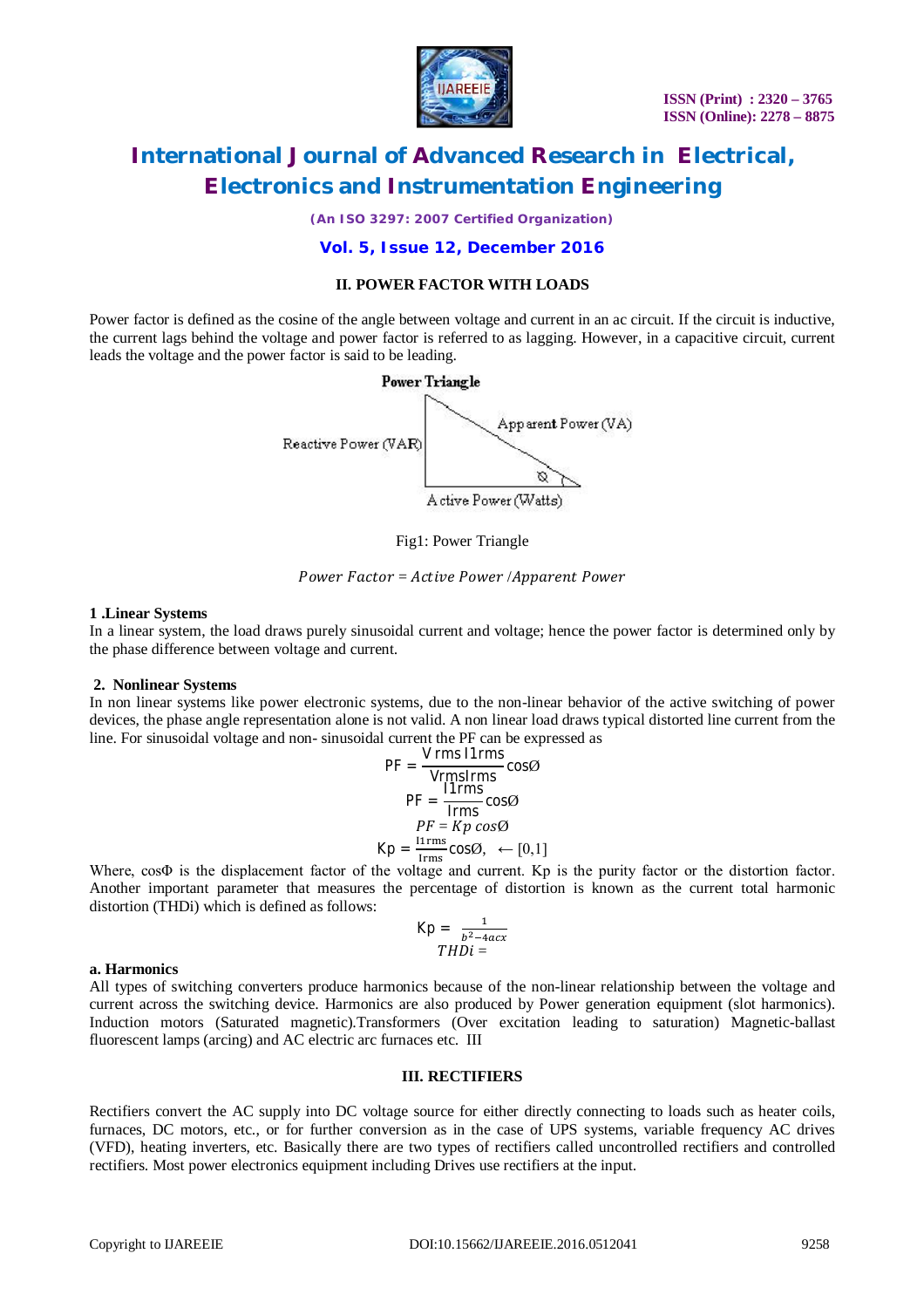

*(An ISO 3297: 2007 Certified Organization)*

### **Vol. 5, Issue 12, December 2016**

#### **i) Uncontrolled Rectifiers**

Uncontrolled rectifiers are used as front -end converters in SMPSs, VFDs, DC power supplies, and some UPSs. The circuit diagram of single phase uncontrolled rectifier is shown in fig.2



**Fig: 2: phase uncontrolled Rectifier**

Generally uncontrolled rectifiers are connected directly to a DC smoothing capacitor.fig. 3 show its input voltage and current waveforms.



 **Fig: 3: Single phase uncontrolled rectifier waveforms**

#### **ii) Controlled Rectifier**

Controlled rectifiers are used in variable speed DC drives DC power plants, induction heating and welding furnace control, etc. Fig. 4 shows the circuit diagram of the single-phase fully controlled rectifier



**Fig: 4: Single phase controlled Rectifier**

The controlled rectifier is normally connected to a smoothing controlled rectifier could be considered as constant.fig 5 shows the input voltage and current waveforms.



**Fig. 5: 1-Ø controlled Rectifier waveform**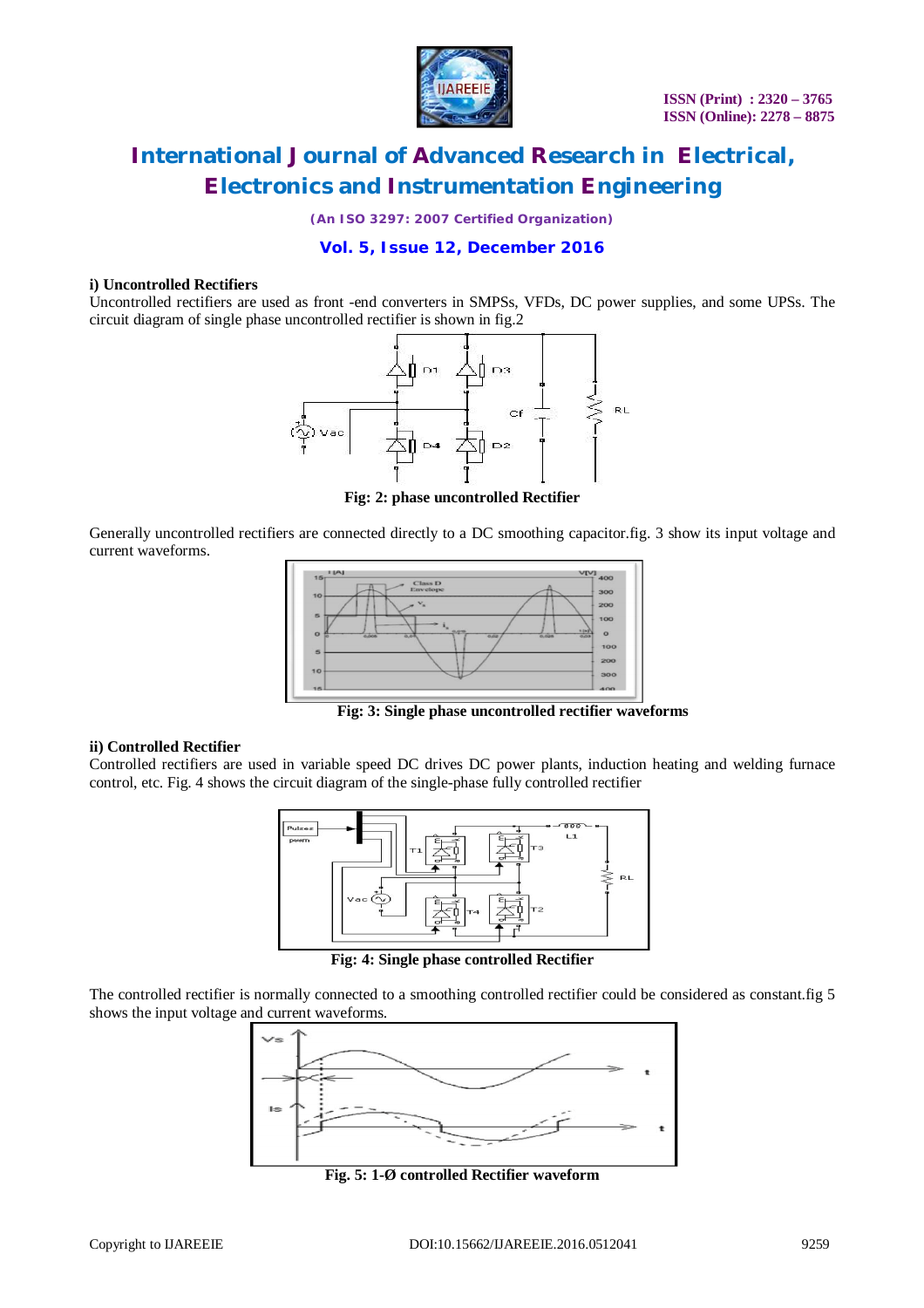

*(An ISO 3297: 2007 Certified Organization)*

# **Vol. 5, Issue 12, December 2016**

The predominant harmonic component in the current waveform is the third and the displacement angle is Ø. While using rectifier circuits, voltage distortions take place due to two factors namely, commutation notches and voltage clamping.



**Fig.6: Harmonic content of the current wave obtained from a Rectifier circuit.**

### **IV. NEED FOR IMPROVEMENT OF POWER FACTOR**

Conventional AC rectification is thus a very inefficient process, resulting in waveform distortion of the current drawn from the mains. This produces a large spectrum of harmonic signals that may interfere with other equipment.

At higher power levels (200 to 500 watts and higher) severe interference with other electronic equipment may become apparent due to these harmonics sent into the power utility line. Another problem is that the power utility line cabling, the installation and the distribution transformer, must all be designed to withstand these peak current values resulting in higher electricity costs for any electricity utility company.

Conventional AC rectification has the following main disadvantages:

- It creates harmonics and electromagnetic interference (EMI).
- It has poor power factor.
- It produces high losses.
- It requires over-dimensioning of parts.
- It reduces maximum power capability from the line.

#### *A. ACTIVE PFC METHODS*

An active approach is the most effective way to correct power factor of electronic supplies. Here, we place different Active PFC converters between the bridge rectifier and the load. The converter tries to maintain a constant DC output bus voltage and draws a current that is in phase with and at the same frequency as the line voltage.

#### **Advantages:**

- Active wave shaping of the input current
- Filtering of the high frequency switching
- Feedback sensing of the source current for waveform control
- Feedback control to regulate output voltage

#### **i) Buck Converter**

A buck converter based PFC circuit that steps down the input voltage is shown in Fig. 7 and Fig. However since the converter can operate only when the instantaneous input voltage Vin(t) is higher than the output voltage Vo, there is no current flow from the AC input during the period t1 and t2. This gives the line current envelope a distortion near the input voltage zero crossing. Moreover, even if the inductor current is continuous, the input switching current of the converter is discontinuous as the high frequency switch S interrupts the input current during every switching cycle.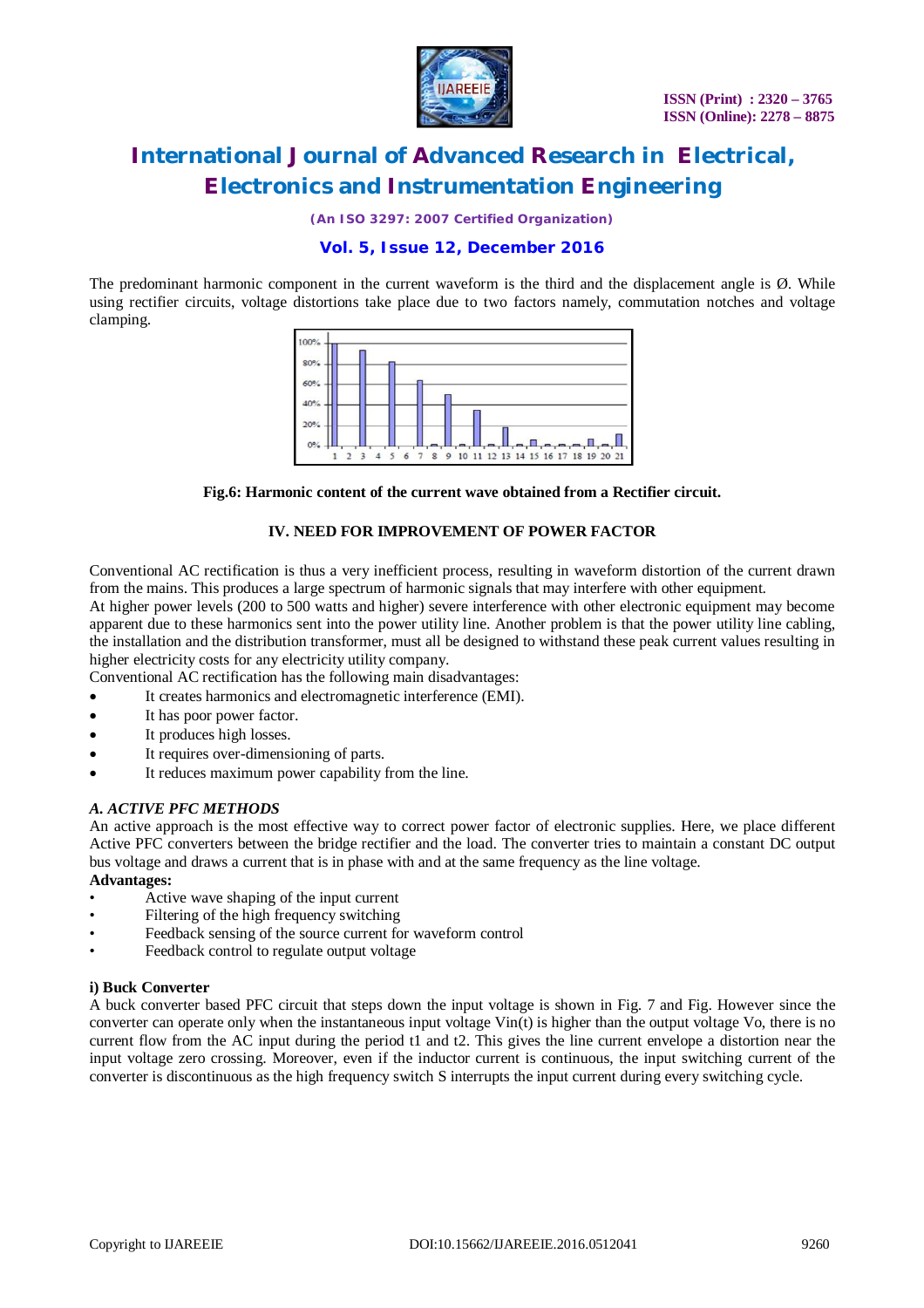

*(An ISO 3297: 2007 Certified Organization)*

### **Vol. 5, Issue 12, December 2016**



**Fig7: Buck Converter**

### **ii). Boost Converter**

The key principle that drives the boost converter is the tendency of an inductor to resist changes in current. When being charged it acts as a load and absorbs energy (somewhat like a resistor); when being discharged it acts as an energy source (somewhat like a battery). The fig 8 shows Boost Converter Circuit. The voltage it produces during the discharge phase is related to the rate of change of current, and not to the original charging voltage, thus allowing different input and output voltages.



**Fig.8: Boost Converter**

### **iii). Dual Boost Converters**

Conventionally, boost converters are used as active Power factor correctors. However, a recent novel approach for PFC is to use dual boost converter (fig.9) i.e. two boost converters connected in parallel. Where choke Lb1 and switch Tb1 are for main PFC while Lb2 and Tb2 are for active filtering the filtering circuit serves two purposes i.e. improves the quality of line current and reduces the PFC total switching loss. The reduction in switching losses occurs due to different values of switching frequency and current amplitude for the two switches.

The parallel connection of switch mode converter is a well known strategy. It involves phase shifting of two or more boost converters connected in parallel and operating at the same switching frequency.



**Fig.9: Dual boost converter**

#### **V. CONTROL PRINCIPLE**

This converter provides a regulated dc output voltage under varying load and input voltage conditions. The converter component values are also changing with time, temperature and pressure. Hence, the control of the output voltage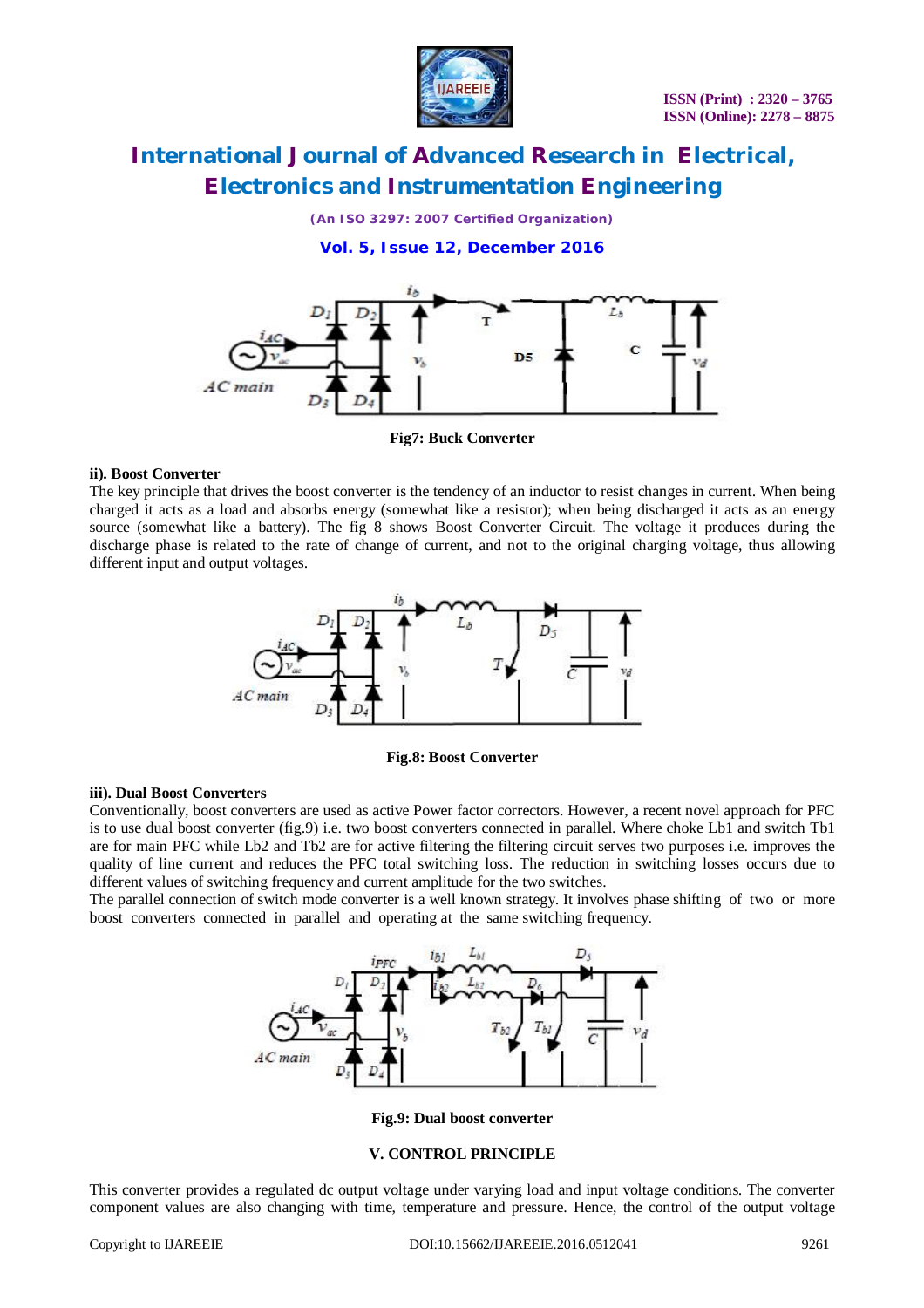

*(An ISO 3297: 2007 Certified Organization)*

### **Vol. 5, Issue 12, December 2016**

should be performed in a closed-loop manner using principles of negative feedback. The two most common closed-loop control methods for PWM dc-dc converters, namely the voltage-mode control and the current mode control

#### **i) Voltage Mode Control**

In this control mode converter output voltage is regulated and feedback through a resistive voltage divider. It is compared with a precision external reference voltage, Vref in a voltage error amplifier. The error amplifier produces a control voltage that is compared to a constant-amplitude saw tooth waveform. The comparator or the PWM Modulator produces a PWM signal that is fed to drivers of controllable switches in the dc-dc converter. The duty ratio of the PWM signal depends on the value of the control voltage.



**Fig10: Schematic diagram for voltage mode control.**

#### **ii) Current Mode Control**

This paper is focused on Current Mode Control. In this mode of control as shown in fig.11 Signals in current waveform has advantage over voltage signals. Voltage being an accumulation of flux, which is slow in time as far as control mechanism, is concerned. This led to the development of a new area in switch mode power supply design using Current Mode Control. Here, the average or peak current is employed in the feedback loop of the switch mode power converters. It has given new avenues of analysis and at same time introduced complexities in terms of multiple loops.



**Fig.11: Current mode control**

### **VI. SIMULATION AND RESULTS**

This paper involves simulation of basic power electronic circuits and the analysis of the current and voltage waveforms. It starts with simple circuits with a gradual increase in complexity by inclusion of new components and their subsequent effect on the current and voltage waveforms. We focus on the objective of improving the input current waveform i.e. making it sinusoidal by tuning the circuits. All the simulation work is done in MATLAB Simulink.

#### **i) Simulation and Results for Rectifier circuit with PFC Buck Converter**

Buck converter is a DC-DC Converter which provides output voltage is lower than input voltage. The inductor current in these converters can be either continuous or discontinuous. In the continuous conduction mode (CCM) the inductor current never reaches zero during one switching cycle while in the discontinuous conduction mode (DCM), the inductor current is zero during intervals of the switching cycle. The figure 12 shows Buck converter based PFC circuit.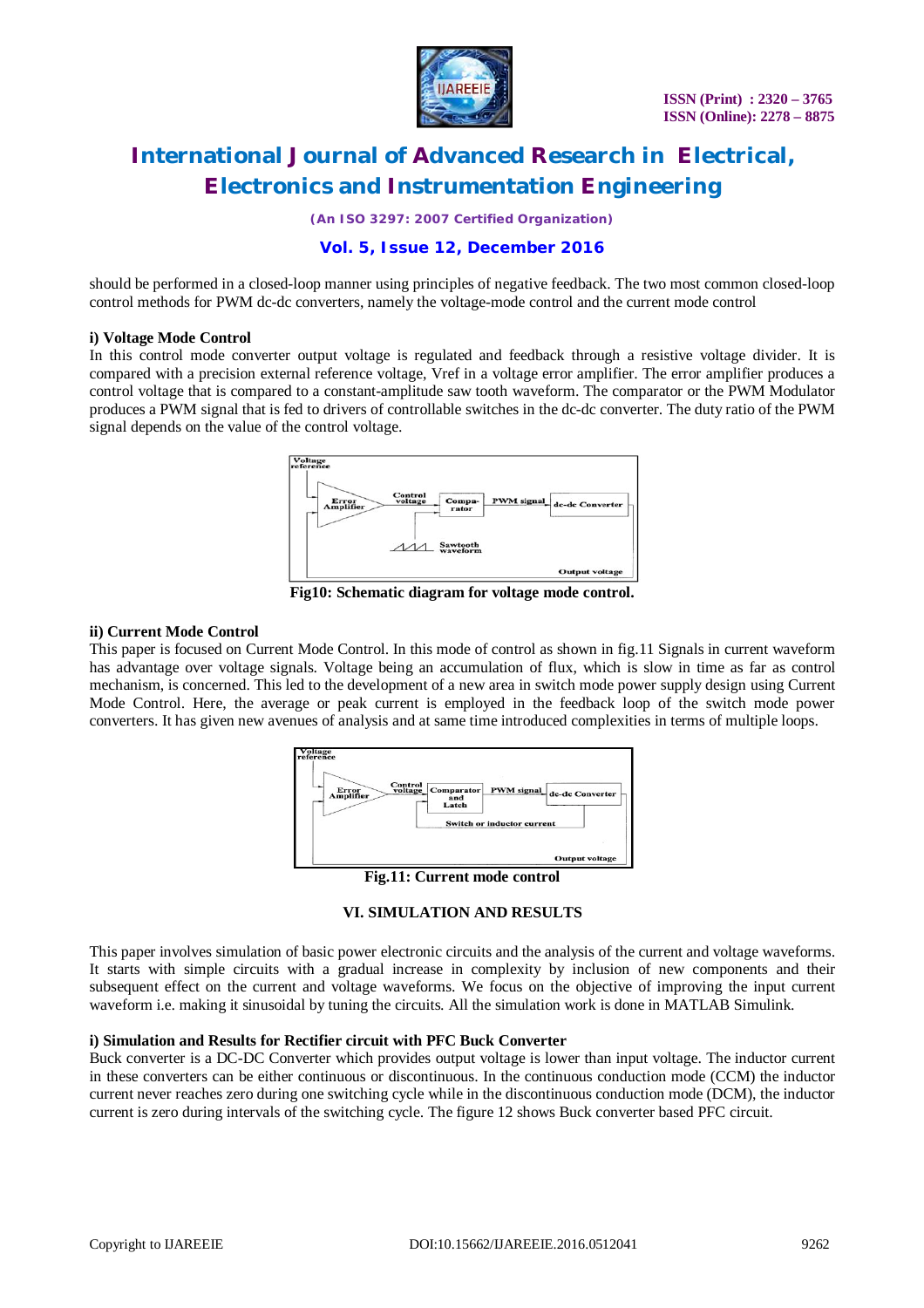

*(An ISO 3297: 2007 Certified Organization)*

### **Vol. 5, Issue 12, December 2016**





Here, Voltage mode Control is used for implementing control circuit to Buck Converter based PFC method. The circuit is simulated using Simulink and input current with respect to input voltage waveform and output waveforms are plotted in graph as shown in the fig13,fig14,fig15 respectively. The fig. 16 shows that the Power Factor is 0.9083 which is improved from previous model. The power Factor can be improved nearly unity by using Boost Converter.

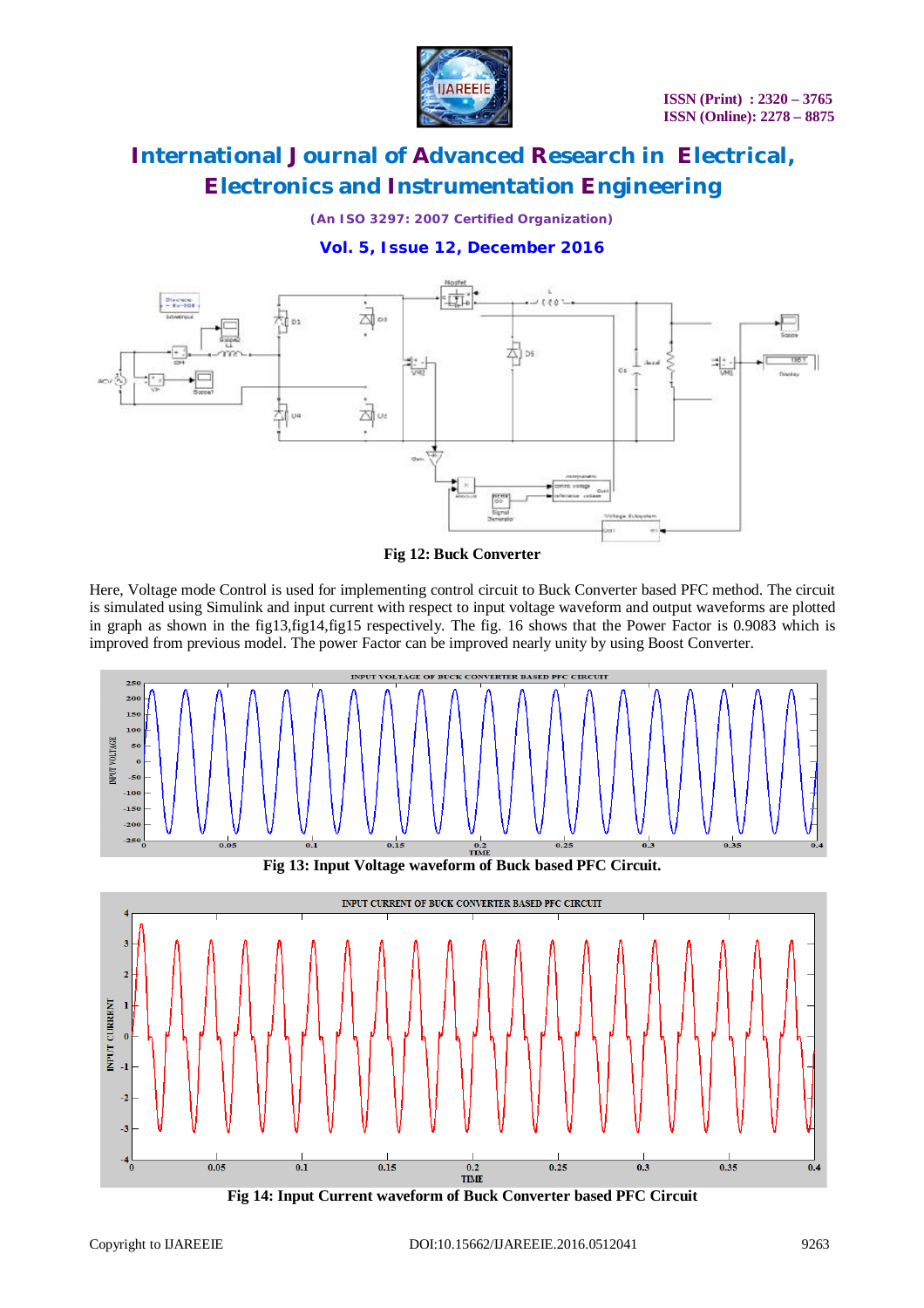

*(An ISO 3297: 2007 Certified Organization)*

# **Vol. 5, Issue 12, December 2016**



**Fig 15: Output Voltage waveform of Buck Converter based PFCCircuit**



**Fig 16: Power factor of Buck Converter based PFC Circuit.**



From FFT analysis of input current waveform shown in fig. 17 is from 97.54% to 22.92%of harmonics and the input current is nearly sinusoidal. And it can be achieved by using Boost Converter model.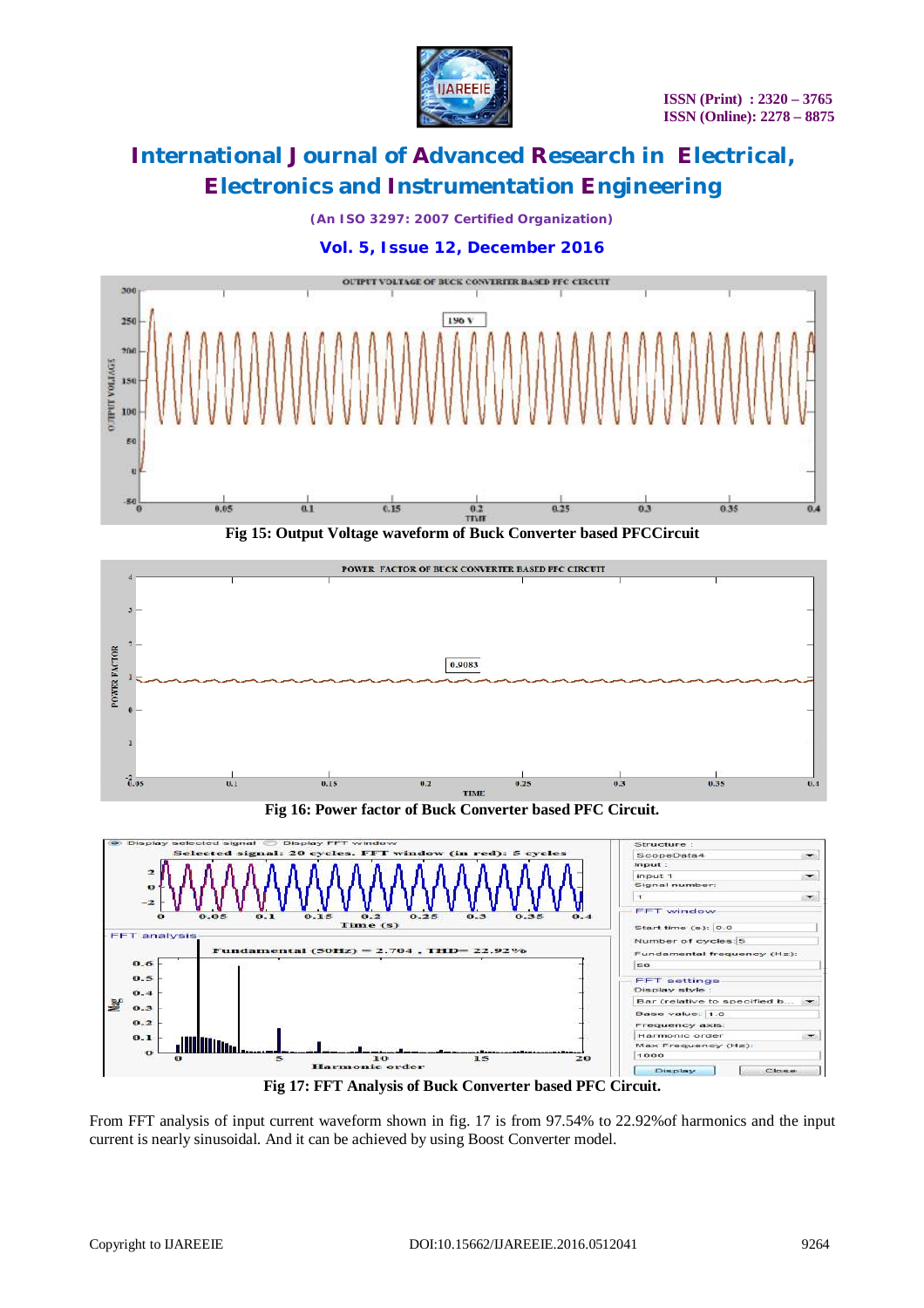

*(An ISO 3297: 2007 Certified Organization)*

### **Vol. 5, Issue 12, December 2016**

#### **ii). Simulation and Results for Rectifier circuit with PFC Boost Converter**

Boost converter is a DC-DC Converter which provides output voltage is greater than input voltage. Here, the inductor responds to changes in current by inducing its own voltage to counter the change in current, and this voltage adds to the source voltage while the switch is open. If a diode-and capacitor combination is placed in parallel to the switch, the peak voltage can be stored in the capacitor, and the capacitor can be used as a DC source with an output voltage greater than the DC voltage driving the circuit. This boost converter acts like a step-up transformer for DC signals are shown in fig: 18.



#### **Fig.18: Boost Converter**

Current mode control as usually implemented in switching power supplies actually senses and controls peak inductor current. This gives rise to many serious problems, including poor noise immunity, a need for slope compensation, and peak-to-average current errors which the inherently low current loop gain cannot correct. Average current mode control eliminates these problems and may be used effectively to control currents other than inductor current, allowing a much broader range of topological application. The circuit is simulated using Simulink and input current with respect to input voltage waveform and output waveforms are plotted in graph as shown in the fig19,fig20, fig21 respectively. The fig. 22 shows that the Power Factor is 0.989 which is improved from previous model. The Boost Converter could not provide high Boost factor. The power Factor can be improved nearly unity by using Dual Boost Converter. It is clear from fig. 23 that the total harmonic distortion of input current wave form is reduced from 22.92% to 11.47%. It needs to be reduced further to distortion less waveform. And it can be achieved by using Dual Boost Converter model.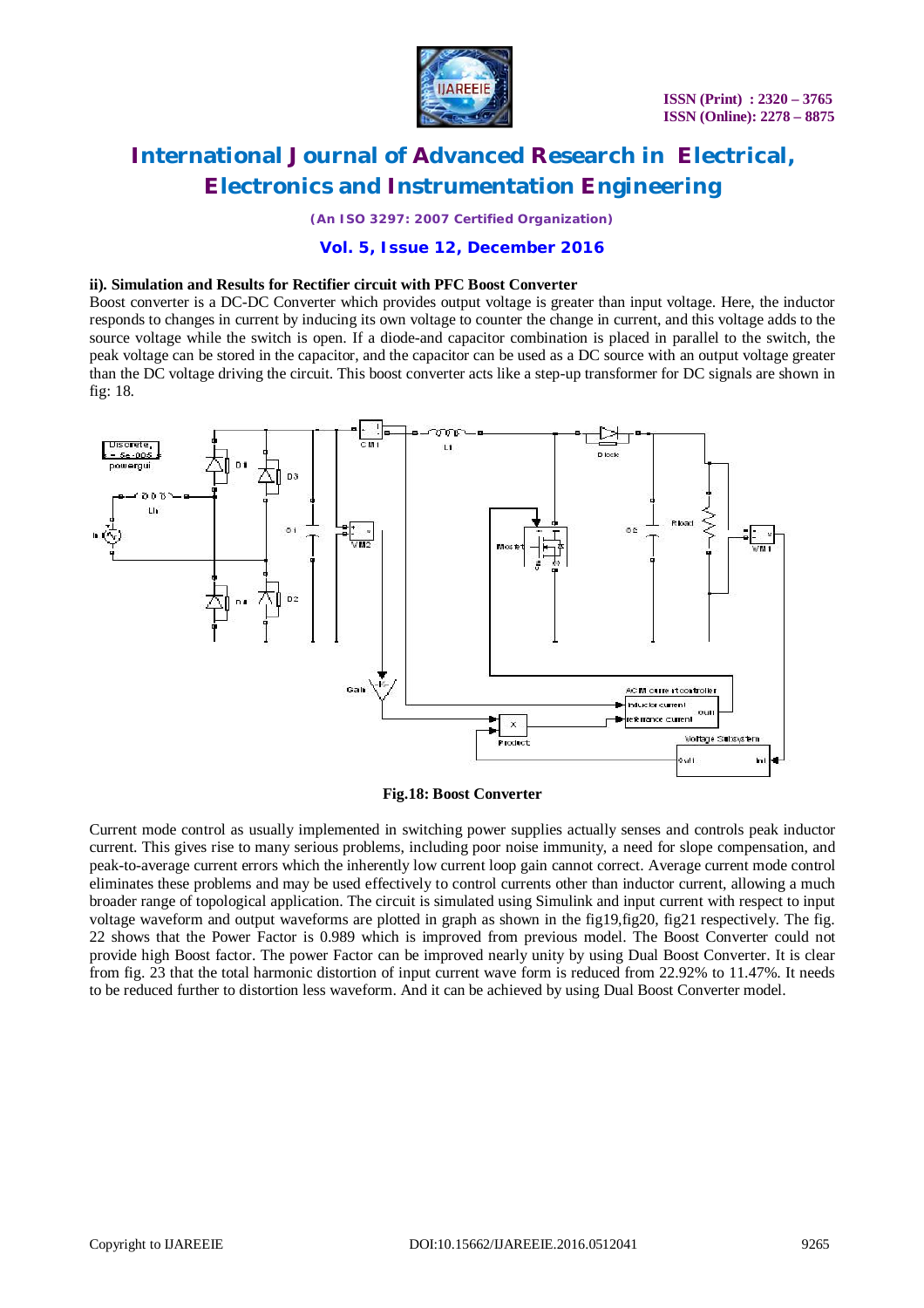

*(An ISO 3297: 2007 Certified Organization)*





**Fig 19: Input Voltage waveform of Boost Converter based PFC Circuit**



**Fig 20: Input Current of Boost Converter based PFC Circuit**



**Fig 21: Output Voltage of Boost Converter based PFC Circuit**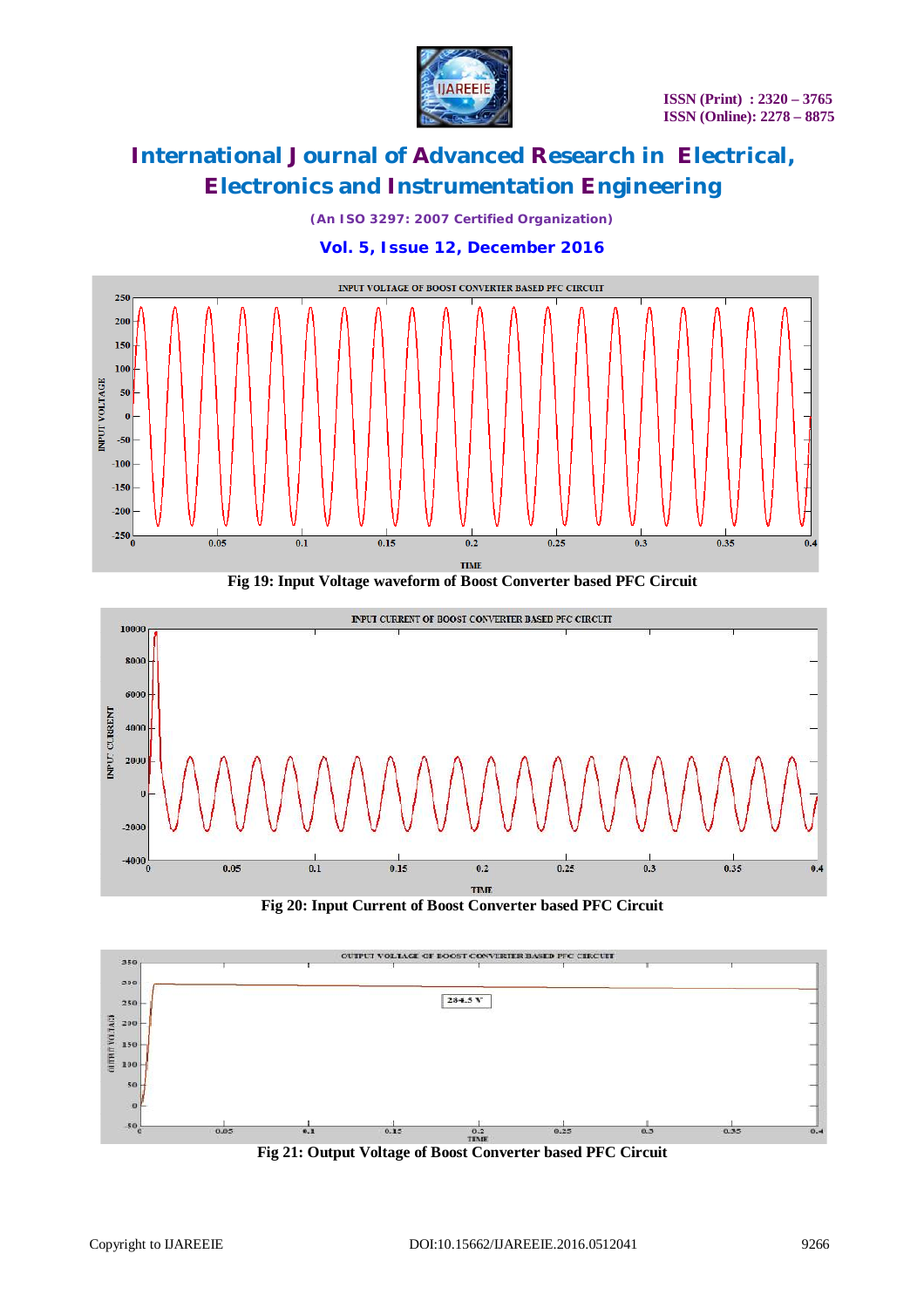

*(An ISO 3297: 2007 Certified Organization)*

### **Vol. 5, Issue 12, December 2016**



**Fig 22: Power factor of Boost Converter based PFC Circuit**



**Fig 23: FFT Analysis of Boost Converter based PFC Circuit**

### **iii) Simulation and Results for Rectifier circuit with PFC Dual Boost Converter**

Fig. 24 shows the proposed topology. The inductors L1 & L2 have the same values, the diodes D5-D6 are the same type and the same assumption was for the MOSFETS (M1 & M2).

Each inductor has its own switch and thus is similar with the paralleling of two single/classic converters.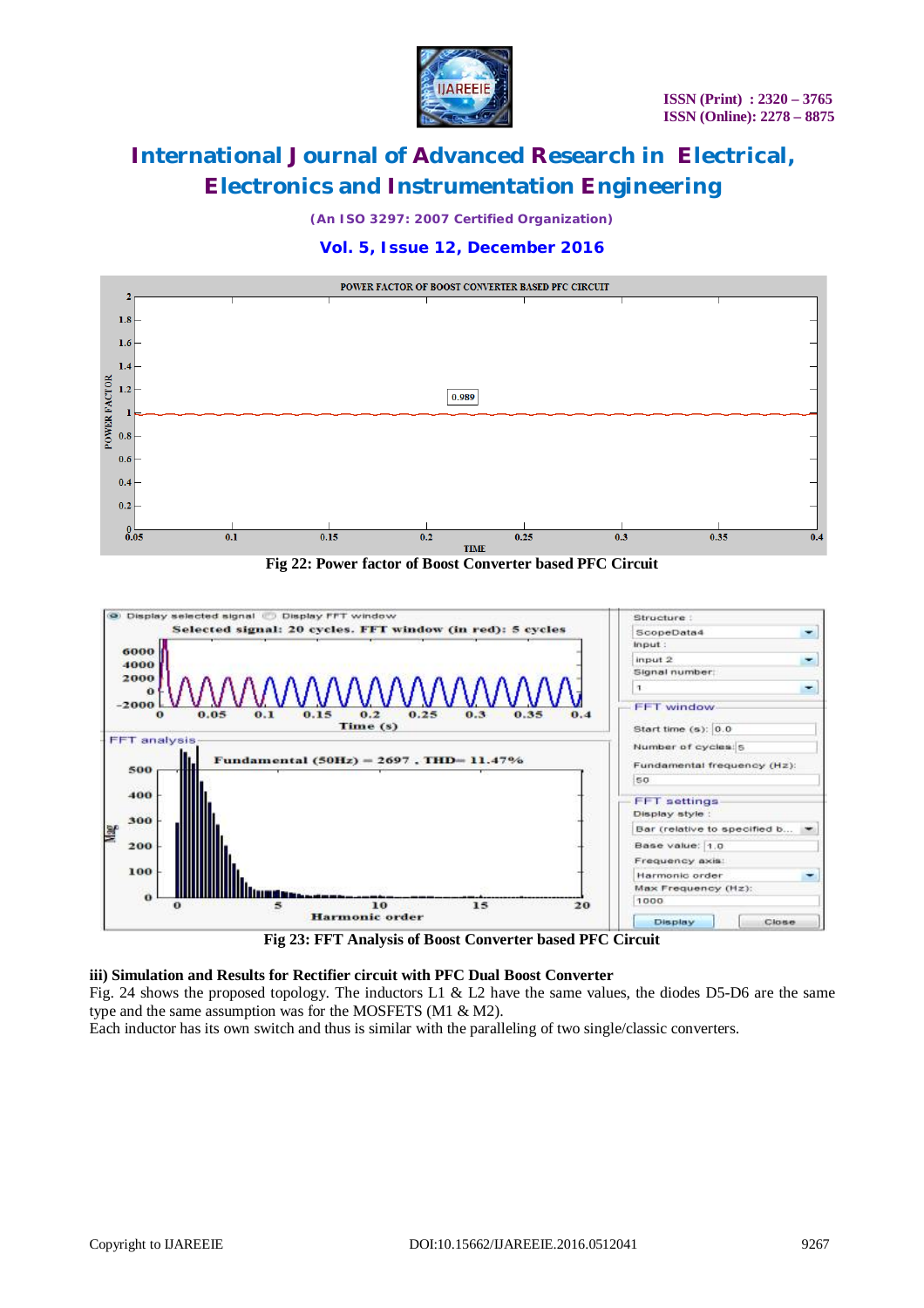

*(An ISO 3297: 2007 Certified Organization)*

### **Vol. 5, Issue 12, December 2016**



**Fig.24: Dual Boost Converter**

When the MOSFETS M1 & M2 are in ON state, the proposed topology transfers energy from the dc source (Vb) into the inductors L1 & L2. Here, the current divides and equal currents are flowing through inductor L1/Mosfet 1 and inductor L2/Mosfet2 the output current is flowing through load RL and C where C is the smoothing capacitor. I input current with respect to input voltage waveform and output waveforms are plotted in graph as shown in the fig. 25,fig26, fig27respectively. Here, the input current waveform is nearly sinusoidal. The power factor is increased from 0.9772 to 0.998 as shown in fig. 28. It is cleared from above figure that the power factor is made nearly unity by using Dual Boost Converter model and hence power at supply side and power at load side made equal.



**Fig 25: Input Voltage waveform of Dual Boost Converter Circuit.**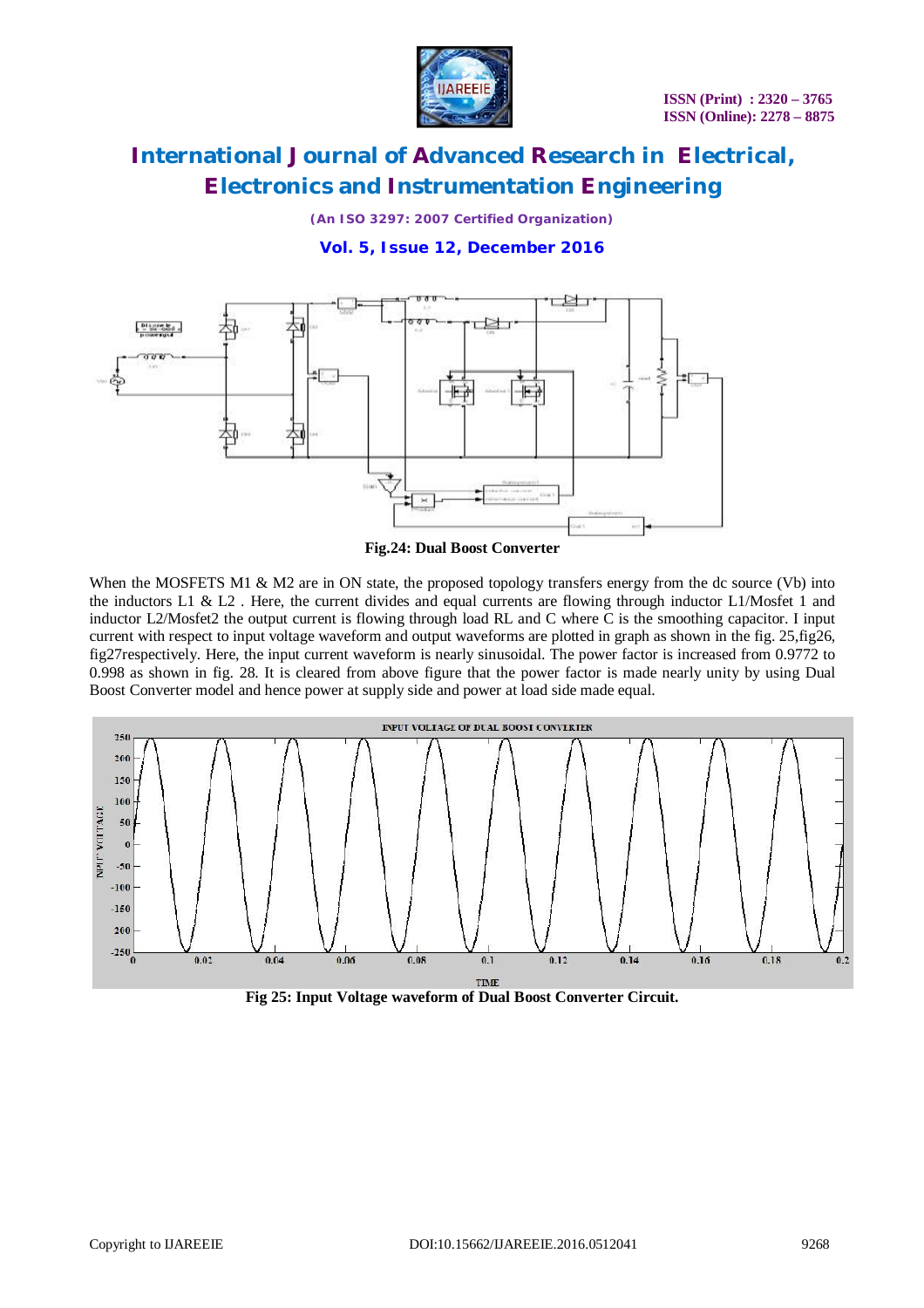

*(An ISO 3297: 2007 Certified Organization)*

**Vol. 5, Issue 12, December 2016**



**Fig 26: Input Current waveform of Dual Boost Converter Circuit.**



**Fig 27: Output Voltage waveform of Dual Boost Converter Circuit**



**Fig 28: Power factor of Dual Boost Converter Circuit.**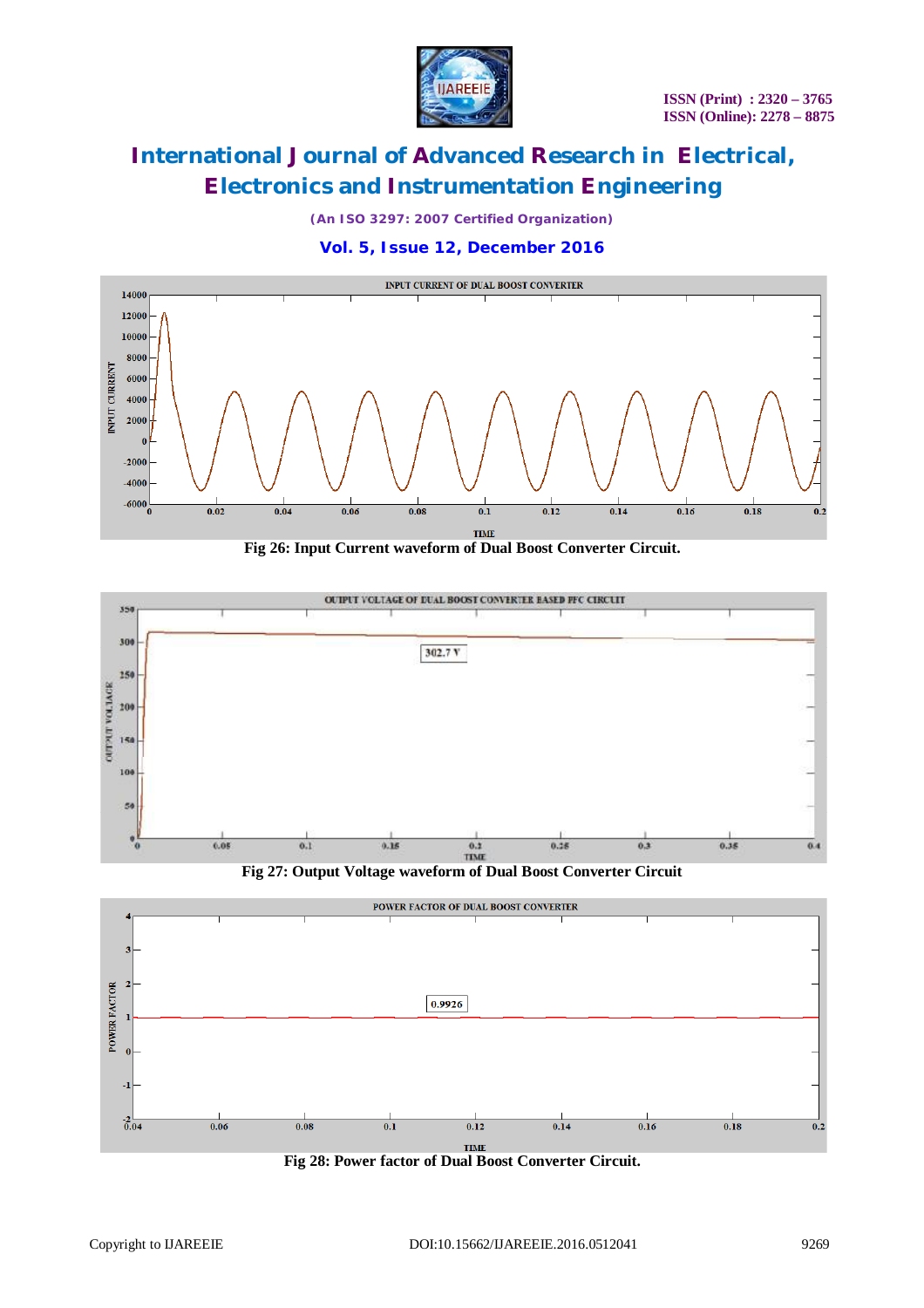

*(An ISO 3297: 2007 Certified Organization)*

### **Vol. 5, Issue 12, December 2016**

From FFT analysis of input current waveform shown in fig. 29 is from 11.47% to 9.11%of harmonics and the input current is nearly sinusoidal. THD percentage is reduced further by using this model.



**Fig 29: FFT Analysis of Dual Boost Converter Circuit**

|  | <b>Table: Analysis of PF and THD</b> |  |  |  |
|--|--------------------------------------|--|--|--|
|--|--------------------------------------|--|--|--|

| S.N | Topology                                  | <b>Power Factor</b> | <b>FFT</b> Analysis | <b>Output Voltage</b> |
|-----|-------------------------------------------|---------------------|---------------------|-----------------------|
|     | Buck Converter based APFC Circuit         | 0.9083              | 22.92%              | 196 V                 |
|     | <b>Boost Converter based APFC Circuit</b> | 0.989               | 11.47%              | 284.5 V               |
|     | Dual Boost Converter based APFC Circuit   | 0.9926              | 9.11%               | 302.7 V               |

### **VII. CONCLUSION**

The Power Factor Correction with different converters are simulated with MATLAB Simulink. In this paper conventional converter, Buck converter, Boost converter using Current Mode Control and Dual Boost Converter using Current Mode Control are discussed and implemented. The complete performance analysis is done where in FFT analysis and voltage and current output comparison is taken into consideration. It is analyzed that the total harmonic distortion is less in dual boost converter in comparison with boost converter. The power factor of the dual boost converter is way better than the other techniques. This performance can further be improved using the optimization and the artificial techniques in to implementation.

#### **REFERENCES**

[1] Hussain S. Athab, IEEE Member, P. K. Shadhu Khan, senior IEEE Member, A Cost Effective Method of Reducing Total Harmonic Distortion (THD) in Single-Phase Boost Rectifier 1-4244-0645-5/07/\$20.00©2007 IEEE.

[2] Tiago Kommers Jappe & Samir Ahmad Mussa, Federal University of Santa Catarina, INEP-Power Electronics Institute, lorian´opolis, SC, Brazil, Current control techniques applied in PFC boost converter at instantaneous power interruption - 978-1-4244-4649-0/09/\$25.00 ©2009 IEEE.

[3] Shikha Singh G.Bhuvaneswari Bhim Singh, Department of Electrical Engineering, Indian Institute of Technology, Delhi

Hauz Khas, New Delhi-110016 INDIA. Multiple Output SMPS with Improved Input Power Quality - 978-1-4244- 6653-5/10/\$26.00 ©2010 IEEE. [4] Yungtaek Jang, Senior Member, IEEE, Milan M. Jovanovic´, Fellow, IEEE, Kung-Hui Fang, and Yu-Ming Chang, High-Power-Factor Soft-Switched Boost Converter IEEE TRANSACTIONS ON POWER ELECTRONICS, VOL. 21, NO. 1, JANUARY 2006 - 0885-8993/\$20.00 © 2006 IEEE.